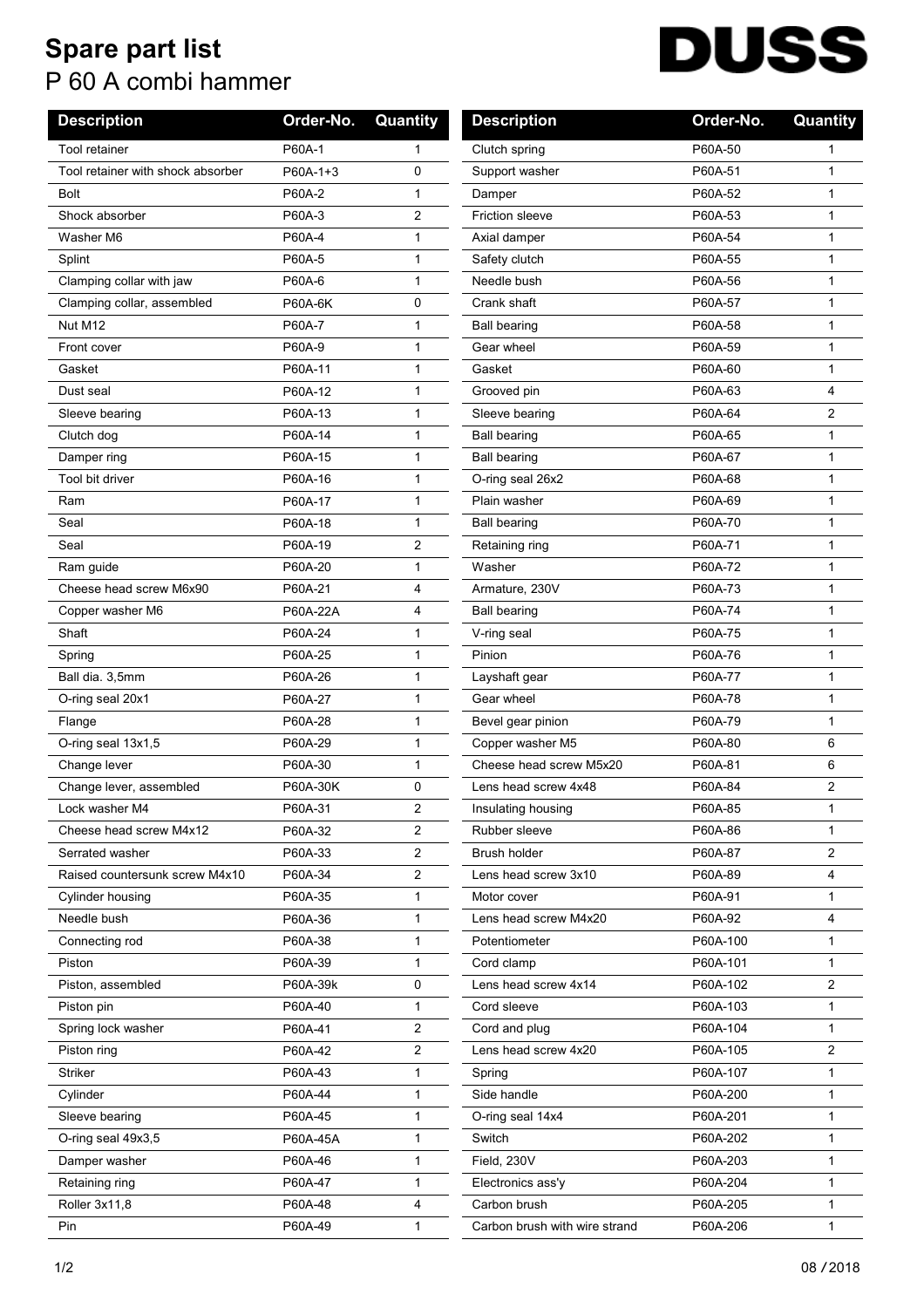## **Spare part list** P 60 A combi hammer

| DUSS |  |  |
|------|--|--|
|      |  |  |

| Order-No.<br>Quant |
|--------------------|
| 8                  |
| 1                  |
| 0                  |
|                    |
|                    |
| 1                  |
| $\overline{2}$     |
| 1                  |
| 1                  |
| 0                  |
| $\overline{2}$     |
| $\overline{2}$     |
| 1                  |
|                    |
| 1                  |
| 2                  |
| 2                  |
|                    |
|                    |
|                    |

| <b>Description</b>                  | Order-No. | Quantity      |
|-------------------------------------|-----------|---------------|
| Pressure spring                     | P60A-225  | 8             |
| Antivibration mass                  | P60A-226  | 1             |
| Space hull                          | P60A-227  | 0             |
| Spring plate                        | P60A-228  | 1             |
| Disk spring                         | P60A-229  | 1             |
| Screw 4x27                          | P60A-230  | 1             |
| Washer                              | P60A-231  | 2             |
| Upper vibration abs. housing (cyl.) | P60A-232  | 1             |
| Lower vibration abs. housing (mot.) | P60A-233  | 1             |
| Vibration abs housing (mot.), ass'y | P60A-233k | 0             |
| Spacer                              | P60A-234  | $\mathcal{P}$ |
| Pressure spring                     | P60A-235  | 2             |
| Upper vibration abs housing (mot.)  | P60A-236  | 1             |
| Disk spring                         | P60A-237  | 1             |
| Countersunk head screw 4x12         | P60A-238  | 1             |
| Spacer with guidance                | P60A-239  | 2             |
| Pressure spring                     | P60A-240  | 2             |
|                                     |           |               |